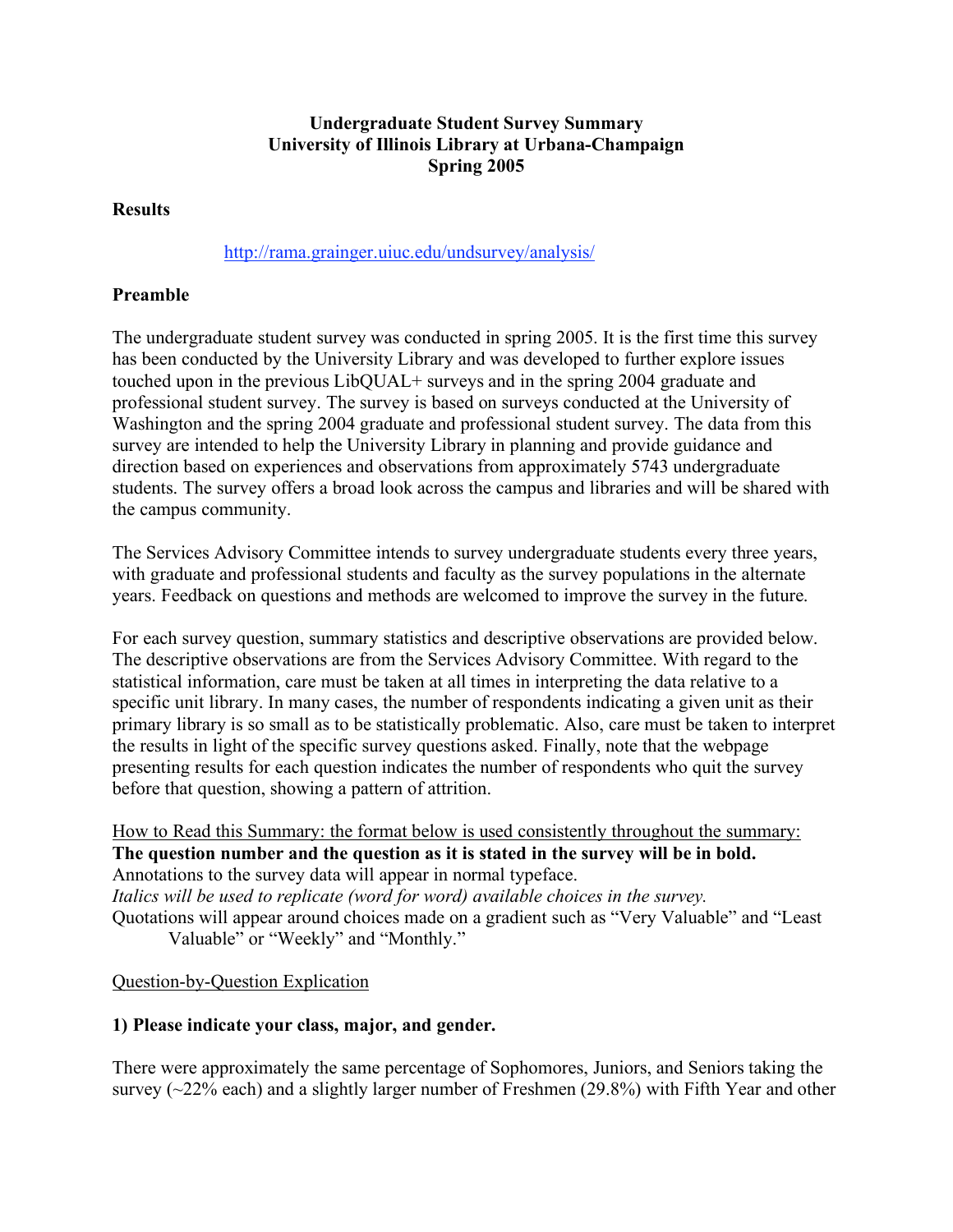students making up a total of 3.5%. Female students surveyed outnumbered male students in every class with 57.6% of all students surveyed being female. The percentage of students per major that participated decreased from a high of 8.2% of students that had Undecided majors. The top five were Psychology (6.4%), Molecular and Cellular Biology (4.5%), Accountancy (4.5%), Electrical Engineering (4.2%), and English (3.7%).

#### **1a) Please indicate your minor.**

In regard to the surveyed student's minors, 74.7% answered None Specified, N/A, or undecided. Of the remaining students, 3.8% were minoring in Spanish, 2.9% in Chemistry, 2.4% in Mathematics, and 2.0% in Business Administration.

#### **2a) Which services currently provided by the University Libraries do you find most valuable for your educational, research, and recreational needs?**

Overall, the services chosen as "Very Valuable" (a combination of responses to the two most valuable choices) were *Online article databases and indexes* (79.8%), *Online library book catalog* (79.0%), *Library Website* (78.8%) and *Email/Internet access* (78.6%)*.* The services least valuable were *Library instruction, training, and teaching* (28.3%), *Chat and email reference help* (28.5%), *Current awareness services (e.g. Current Contents)* (29.0%)*,* and *Tutorials on the Undergraduate Library homepage* (31.5%)*.* It is also of interest to note how many people answered "not applicable" to certain questions because it raises questions on how students may not need, or be aware of that service. For instance, 30% answered "not applicable" for *ILL*, 31% for *Library instruction, training, and teaching*, 34% for *Tutorials on the Undergraduate Library homepage*, and 37% for *Chat and email reference help.* All of these trends continued fairly regularly from library to library and class to class with *Electronic reserves* and *Computer access* also showing high value in most cases.

### **2b) Which services currently NOT provided by the University Libraries would you find most valuable for your educational, research, and recreational needs?**

Every proposed service listed was found to be "very valuable" (A combination of the two most valuable responses) with the majority of students surveyed, most valuable being *Scanners* (72.1%) and *Expanded wireless Internet access* (69.2%)*.* The responses varied only slightly between libraries and classes.

No single service was considered to be not valuable by a majority of the surveyed students, with the possible exception of *Cell phone friendly areas* (50.6% considered them "very valuable"). It is a possible exception because people either saw it has invaluable or very valuable, but few in between. This dichotomy was echoed in the "comments" area where equal numbers of people said *Cell phone friendly areas* were a good idea as said they were a bad idea.

Note: Question 2 allowed students to write comments answering the question: *What would you like to be able to do in the Undergraduate Library that you can't do now?*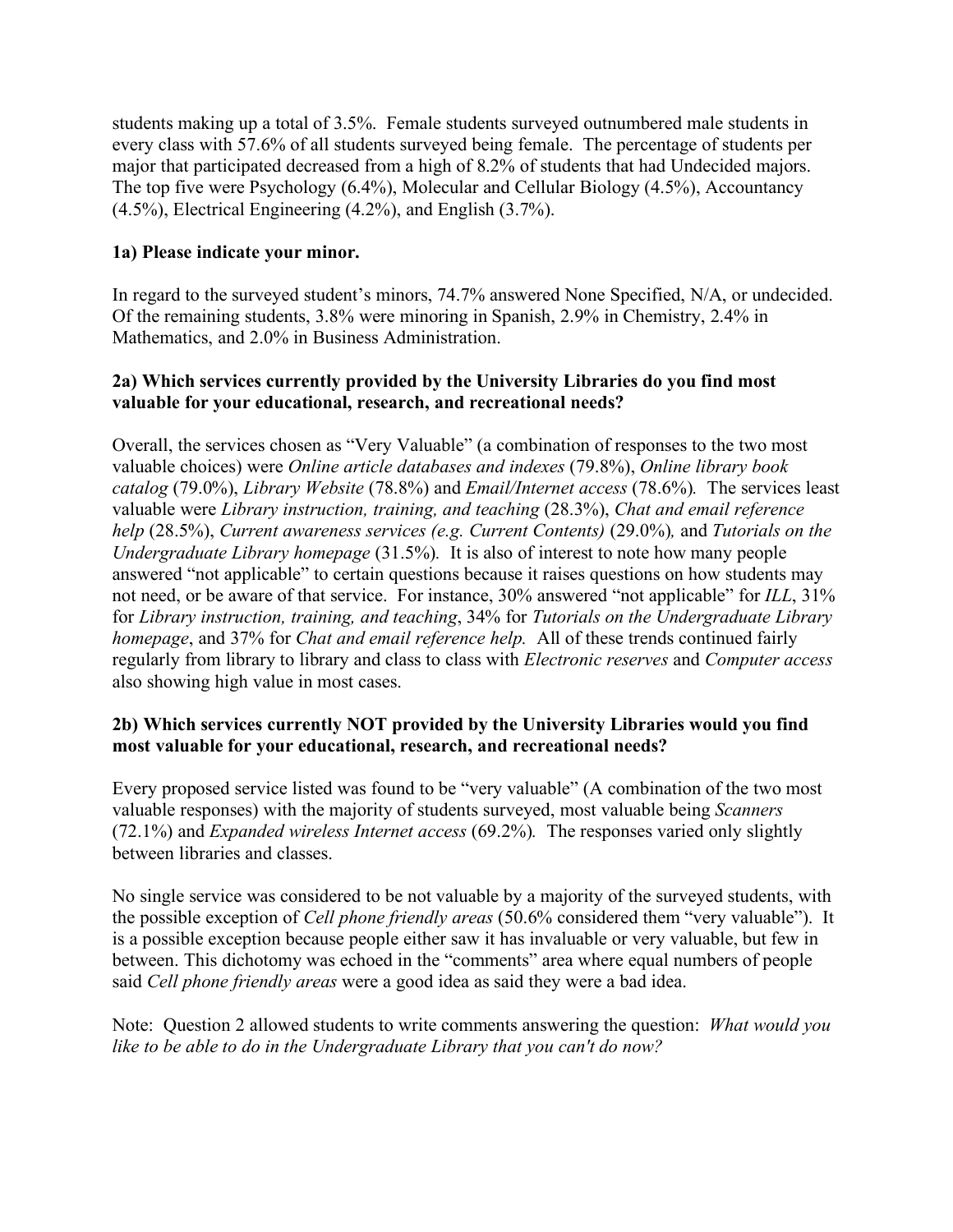## **3) Have you used the University Library's services or collections (either in-person or remotely) during this academic year?**

92.8% of the undergraduate students taking the survey used the library this academic year.

## **4a) Since you haven't used the library this year please choose the reasons why.**

All 385 students who said they did not use the library this academic year chose at least one reason why. The majority (77.7%) chose *classes do not require library research.* There was also a next highest level of response was for *I'm just too busy with other things* (44.7%) and *I get all needed research materials from faculty or students* (23.1%)*.*

## **4b) How do you use the University libraries? Please mark the frequency for each type of use.**

Of all students surveyed, the average period for *visiting the library in person* and *accessing the library with a non-library computer* was about halfway between Monthly and Weekly. The period for *communicating with the library via phone/web/email* and *using the library on behalf of someone else* was almost, but not quite, quarterly. These trends followed for each year in school with only a slight increase in usage  $(\leq 3\%)$  toward the senior year. In some cases these trends fluctuated among majors, most notably some majors (such as Accountancy) use the library more in person whereas some majors (such as Political Science) use the library more from a nonlibrary computer.

# **5) Which University Libraries do you use on a regular basis?**

76.8% of undergraduate students surveyed *primarily* use one of four libraries: UGL (48.3%), Grainger (18.9%), ACES (4.9%), and the Main Stacks (4.7%). In regard to *other* libraries used, UGL, Grainger, ACES, and the Main Stacks are, again, used the most by students with the Education and Social Sciences Library and the Biology Library in a close fifth and sixth. It should be noted that these trends fluctuate only slightly regardless of class status.

# **6) During evenings and weekends what services do you need in the library? (Check all that apply)**

As a whole, *Place to work* (84.8%) and *Computer access* (59.7%) were the most popular library services during the evenings and weekends, though the other services currently available by the library are used by between 27.7% and 48.7% of those surveyed. In other words, there is not a single available library service that is unused.

Note: Responses to this question can be filtered by primary library, as can the comments relating to the question. Therefore, individual librarians can view what patrons want from a specific library on the weekends and evenings.

# **7) Why do you visit the University libraries in person? Mark how often you do the activities listed below in the primary library you use.**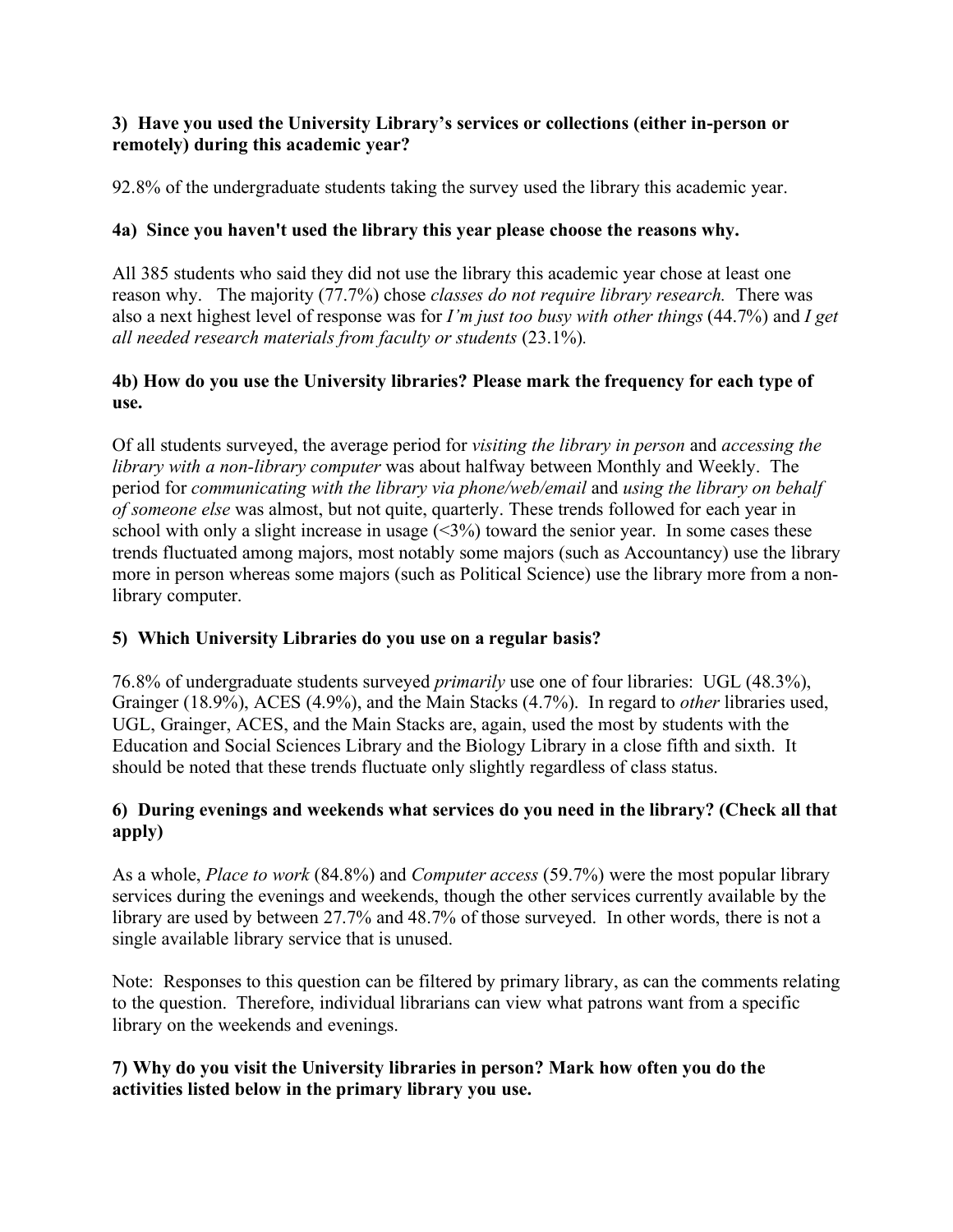As a whole, the only activities used (on average) monthly or more are *Individual Study/work* (73.1%), *Group Study/work* (62.2%), and *Use library computers* (56.2%)*.* In addition to being the least used activity, *Review newly arrived items* was listed as "not applicable" by over 40% of students surveyed. Freshmen tend to use the library less than the overall average for *Group Study/work* and *Use library computers*, with an increase in tendency to use these services with increasing class level.

#### **8) What do you do when you use the University libraries from a remote location (campus office, computer lab or off-campus site)?**

The following are the most heavily used services, the average student uses each service approximately monthly. Here, the percentages reflect the amount of "weekly or more often" use: *Search the UIUC Online Library Catalog* (33.6%), *Search library-provided electronic article indexes* (30.8%), *Look for other full-text (e.g. reserves, reference works)* (29.1%), and *Look for full-text journal articles* (28.3%)*.* Nearly all remote use of the library increases with an increase in class status.

### **9) Has the use of library online information resources made you more or less likely to:**

Students surveyed were "more likely" to: *Be an efficient researcher* (60.5%), *Find books in the library that you need* (58.5%), *Find citations to articles that you need* (53.1%), and *Find other items (e.g. newspapers, documents, photos)* (46.7%)*.* In all other areas the majority of students had no change to their library habits; in no area did the use of online resources have an adverse affect on the library use of the majority of students surveyed. There was no significant change in trends among different classes or libraries.

### **10) Which of the following methods for learning about the UIUC Library have you experienced, and how useful was that experience?**

The majority of students surveyed tended to learn about the library from themselves (55.2%), an instructor (32.1%), a librarian (29.1%), or a friend (28.3%), though a significant amount also found talking librarians coming to one of their classes useful (21.7%). Probably the most important information that can be gleaned from this question is the amount that answered "not applicable" to different methods. For example, 75% of students responding "not applicable" regarding library workshop may imply that 75% may not need or be aware of library workshops.

Note: Comments regarding the "other" column can be viewed for this question. These comments, along with the raw data, could prove very useful to the Information Literacy department.

#### **11) Please indicate the importance of the information resources listed below, based on the primary library you use.**

The most important resources on average for the students surveyed were (starting with the highest response to "very important," a combination of the two highest levels of importance):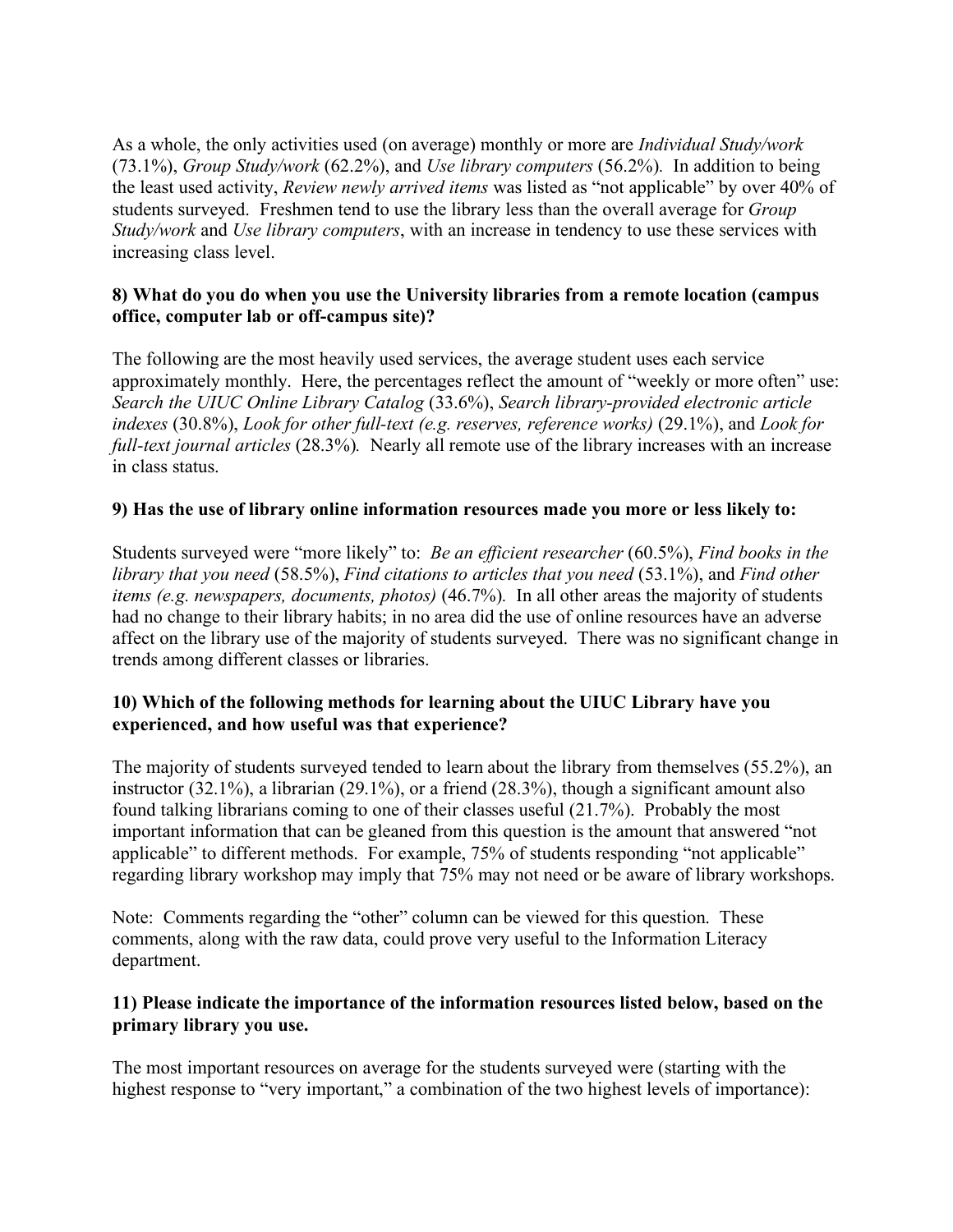*UIUC Online library catalog* (80.7%), *Journals (electronic full text)* (75.9%), *Books (print)* (75.2%), and *Article indexes and abstracts (electronic)* (68.1%)*.* Over 40% of those surveyed found the following "not important" (in decreasing response to "very important"): *Foreign language materials* (26.7%), *Digital image collections (e.g. photographs)* (25.6%), and *Numerical data (e.g. GIS, genome, census)* (24.4%).

Note: Comments regarding "other" uses can be viewed for this question.

## **12) Please select the items you think the University Library should have as priorities during the next three years.**

Contrary to the Graduate Student Survey of 2004 which had three items (*Provide electronic access to current articles*, *Provide electronic access to older articles*, and *Deliver full-text documents to your computer*) listed as priority by two-thirds of the respondents, no single item for the Undergraduate Student Survey exceeds two-thirds. The six categories that a majority of undergraduate students view as priority are (in decreasing priority): *Deliver full-text documents to your computer*, *Add wireless computing capability and/or Ethernet jacks in libraries*, *Provide electronic access to current articles*, *Provide quiet study/work areas in libraries*, *Provide electronic access to books and reference tools*, and *Provide electronic access to older articles*.

Note: Comments regarding "other" priorities can be viewed for this question.

# **13) How satisfied are you with the University libraries?**

The majority of surveyed students are satisfied with the libraries. 86.1% are satisfied with *Library services*, 85.3% are satisfied with *Library collections*, and the *Overall University libraries satisfaction level* is 89.1%.

# **14) Additional comments on libraries.**

Of the 949 people who wrote in this question's comments section, 397 (42%) of the comments were negative and the basis for this summary. The other 554 comments were comprised of answers such as "none," "libraries are good," or "I like books." However, many of those 554 were very complimentary to the libraries and staff.

For the purposes of gleaning recommendations for change, this summary focuses on the negative comments. The 397 negative comments were broken down into four categories:

**Hours** (131 comments) – The majority of negative comments centered around the hours that libraries were open. The two most feasible suggestions were for the Undergrad and Grainger to stay open later on Friday and Saturday nights and open earlier on Saturday and Sunday mornings. There were many comments asking for at least one library to stay open 24 hours a day. Most of these comments came from patrons of Grainger, though most agreed that if one library stayed open 24 hours a day, it should be the UGL. In addition to UGL and Grainger, the ACES library also had many requests for longer hours.